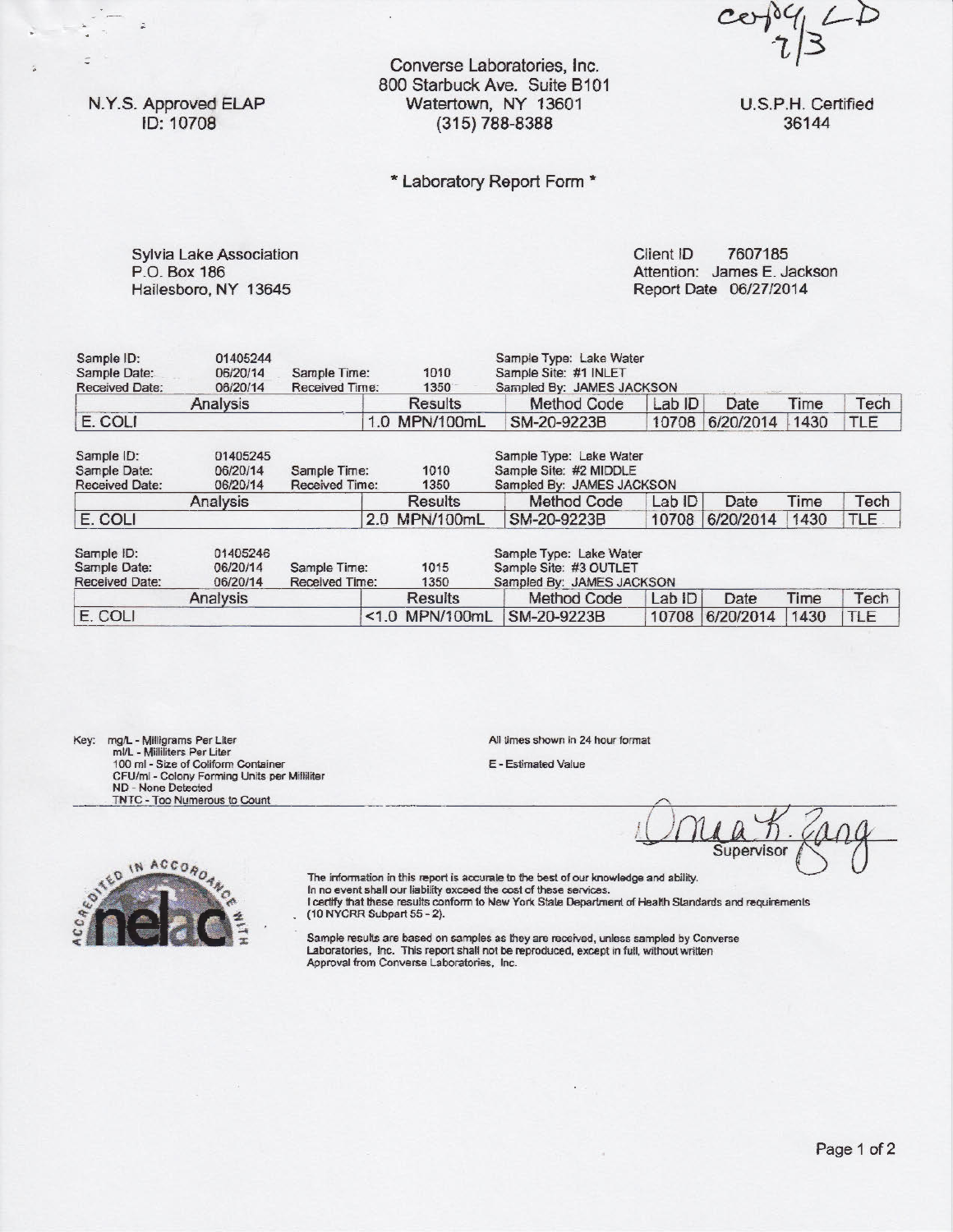N. Y.S. Approved ELAP ID: 10708

Converse Laboratories, Inc. 800 Starbuck Ave. Suite 8101 Watertown, NY 13601 (315) 788-8388

U.S.P.H. Certified 36144

## \* Laboratory Report Form \*

Sylvia Lake Association Client ID 7607185 P.O. Box 186 Hailesboro, NY 13645

Attention: James E. Jackson Report Date 06/27/2014

| Sample ID:<br>Sample Date:<br>Received Date:        | 01405247<br>06/20/14<br>06/20/14 | Sample Time:<br>Received Time: |                | 1020<br>1350   | Sample Type: Lake Water<br>Sample Site: #4 SWIMMING BEACH<br>Sampled By: JAMES JACKSON |        |           |      |            |  |
|-----------------------------------------------------|----------------------------------|--------------------------------|----------------|----------------|----------------------------------------------------------------------------------------|--------|-----------|------|------------|--|
|                                                     | Analysis                         |                                |                | <b>Results</b> | Method Code                                                                            | Lab ID | Date      | Time | Tech       |  |
| E. COLI                                             |                                  |                                | <1.0 MPN/100mL |                | SM-20-9223B                                                                            | 10708  | 6/20/2014 | 1430 | <b>TLE</b> |  |
| Sample ID:<br>Sample Date:<br><b>Received Date:</b> | 01405248<br>06/20/14<br>06/20/14 | Sample Time:<br>Received Time: |                | 1020<br>1350   | Sample Type: Lake Water<br>Sample Site: #5 DOODS BAY<br>Sampled By: JAMES JACKSON      |        |           |      |            |  |
|                                                     | Analysis                         |                                |                | <b>Results</b> | Method Code                                                                            | Lab ID | Date      | Time | Tech       |  |
| E. COLI                                             |                                  |                                | 1.0 MPN/100mL  |                | SM-20-9223B                                                                            | 10708  | 6/20/2014 | 1430 | TLE        |  |

Key: mgA. - Milligrams Per Liter mVL - Milliliters Per Liter<br>100 ml - Size of Coliform Container<br>CFU/ml - Colony Forming Units per Milliliter<br>ND - None Detected<br>TNTC - Too Numerous to Count

IN ACCORD

All times shown in 24 hour format

E - Estimated Value

Supervisd

The information in this report is accurate to the best of our knowledge and ability. In no event shall our liability exceed the cost of these services. I certify that these results conform to New York State Department of Health Standards and requirements (10 NYCRR Subpart 55 - 2).

Sample results are based on samples as they are received, unless sampled by Converse Laboratories, Inc. This report shall not be reproduced, except in full, without written Approval from Converse Laboratories, Inc.